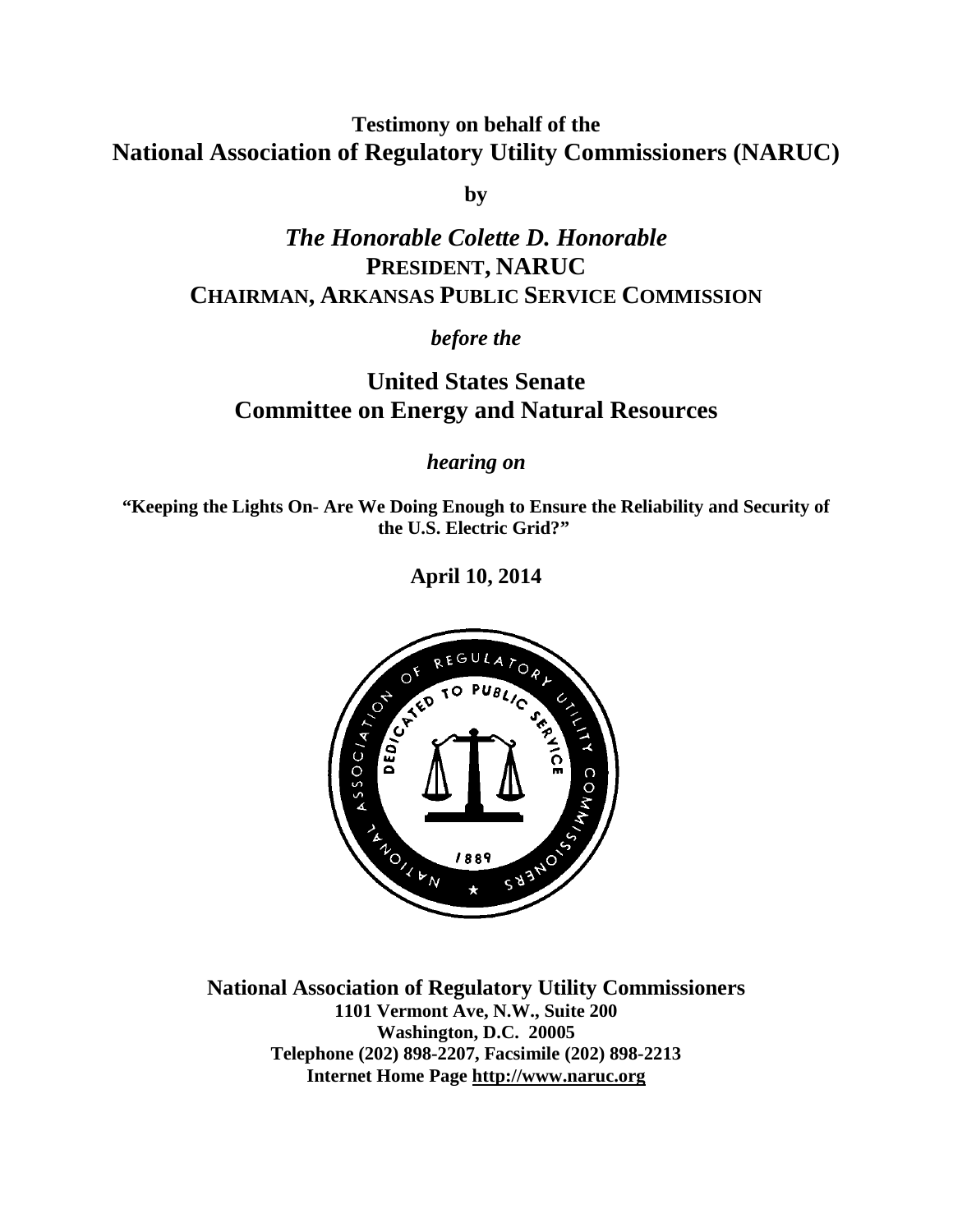Good morning Chair Landrieu, Ranking Member Murkowski, and members of the Committee. My name is Colette D. Honorable and I am President of the National Association of Regulatory Utility Commissioners. I also serve as Chairman of the Arkansas Public Service Commission, and will be appearing before you in both capacities today.

Thank you for the opportunity to testify about the security of our nation's electricity grid. For the nation's economic utility regulators, ensuring the safe, reliable, and affordable delivery of utility services is Job No. 1. This has been our responsibility for the last century and a quarter, and will continue to be so now and into the future.

NARUC is a quasi-governmental, non-profit organization founded in 1889. Our membership includes the public utility commissions serving all States and territories. NARUC's mission is to serve the public interest by improving the quality and effectiveness of public utility regulation. Our members regulate the retail rates and services of electric, gas, water, and telephone utilities. We are obligated under the laws of our respective States to assure the establishment and maintenance of such utility services as may be required by the public convenience and necessity and to assure that such services are provided under rates and subject to terms and conditions of service that are just, reasonable, and non-discriminatory.

I have three main thoughts I would like to share with you today. First, State utility regulators share your concern about the resilience of our electric system -- for us it is "job number one" every day. Second, the resilience that our ratepayers expect includes not only security from physical and cyber attacks but also the ability to bounce back from severe storms and to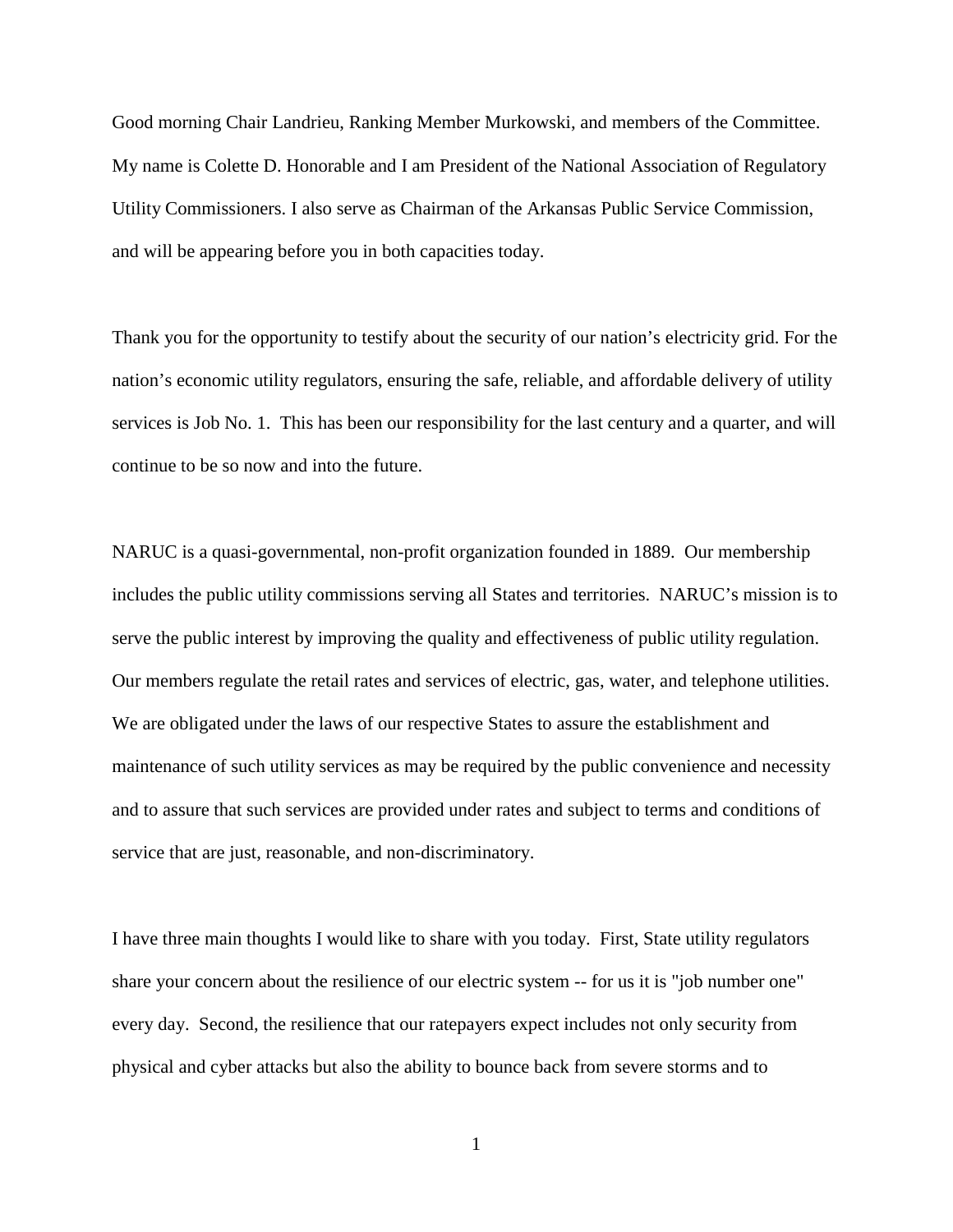accommodate the impacts of marketplace changes and shifting regulations. Third, NARUC and the States have already taken several specific important steps toward a more resilient grid. We welcome a conversation about what more can be done.

Today's hearing on Grid Security is timely, and not simply because of the recent press reports on the potential physical threats to our electricity infrastructure. The seriousness of the Metcalf incident is not being discounted; the details of that event are alarming and serve as a lesson about the damage dedicated bad actors can do to our infrastructure. But physical threats are one of the several vulnerabilities facing our utility infrastructure every day. These vulnerabilities can take the shape of a sophisticated Metcalf-style attack or a massive storm such as Hurricane Sandy, which devastated utility infrastructure in the Mid-Atlantic and blacked out parts of New York and New Jersey for weeks.

In Arkansas, we've experienced a little bit of everything in recent years, from consecutive 100 year ice storms to vandalism on our electricity infrastructure. Our utilities responded admirably in all of these circumstances, as they have across the country. In fact, in August 2013, a lone assailant attempted several physical attacks on our electric infrastructure in Central Arkansas. In three separate incidents, this assailant allegedly downed a 500 kV power line, caused substantial damage to a control house and damaged a 115 kV transmission system. He was apprehended on October 11, 2013 after a fourth attempt. The suspect admitted responsibility for the attacks and was indicted on several federal criminal violations. If convicted, he will face life in prison. Credit must be given to the swift, excellent work of the Joint Terrorism Task Force comprised of the FBI, Department of Homeland Security, the Department of Energy, ATF and local law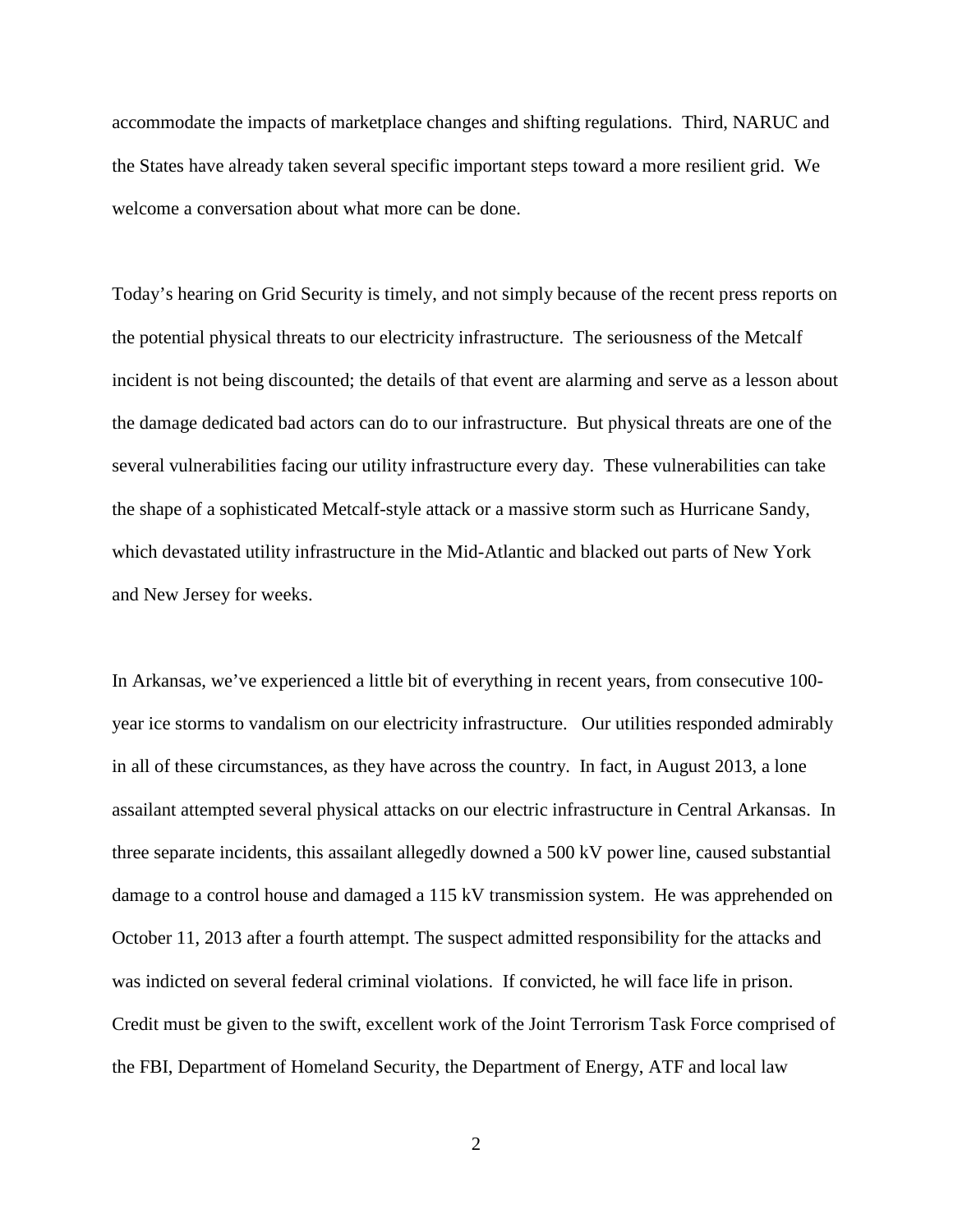enforcement. They responded promptly to the incident, engaged with the respective utility companies and met with me and my staff during the investigation and demonstrated the benefits of such a strong collaborative effort.

From an economic regulator perspective, we view all of these vulnerabilities through the broad lens of "resilience." In these days of seemingly more frequent severe weather, concerns over cyber and physical security, and general day-to-day operation of the transmission system, providing reliable service may not be enough anymore. I am not here to defend or demean the industry, but the lights almost always stay on despite the numerous challenges and vulnerabilities our utilities face each day. And when the power does go out, service is restored as quickly and safely as possible. Clearly, though, the times and threats we face are changing. The utilities own and operate the infrastructure themselves, and although we regulate them, they know, or should know, their infrastructure better than anyone. Therefore our regulated utilities are ultimately responsible for shoring up the safety and security of their systems.

But as their regulators, and as the public officials entrusted with the responsibility of ensuring the safe, reliable, and affordable delivery of utility services, this is our responsibility as well. For the most part, the public has faith that their utility system works as intended, but this faith can be shaken following a prolonged outage due to a damaging storm or in the wake of a devastating pipeline accident that destroys homes and neighborhoods, or worse. As citizens, we are thankful for federal, State and local law enforcement and intelligence officials who are focused on criminal accountability and national security. As regulators, our duty is to ensure reliable utility service in the face of all threats, no matter the source.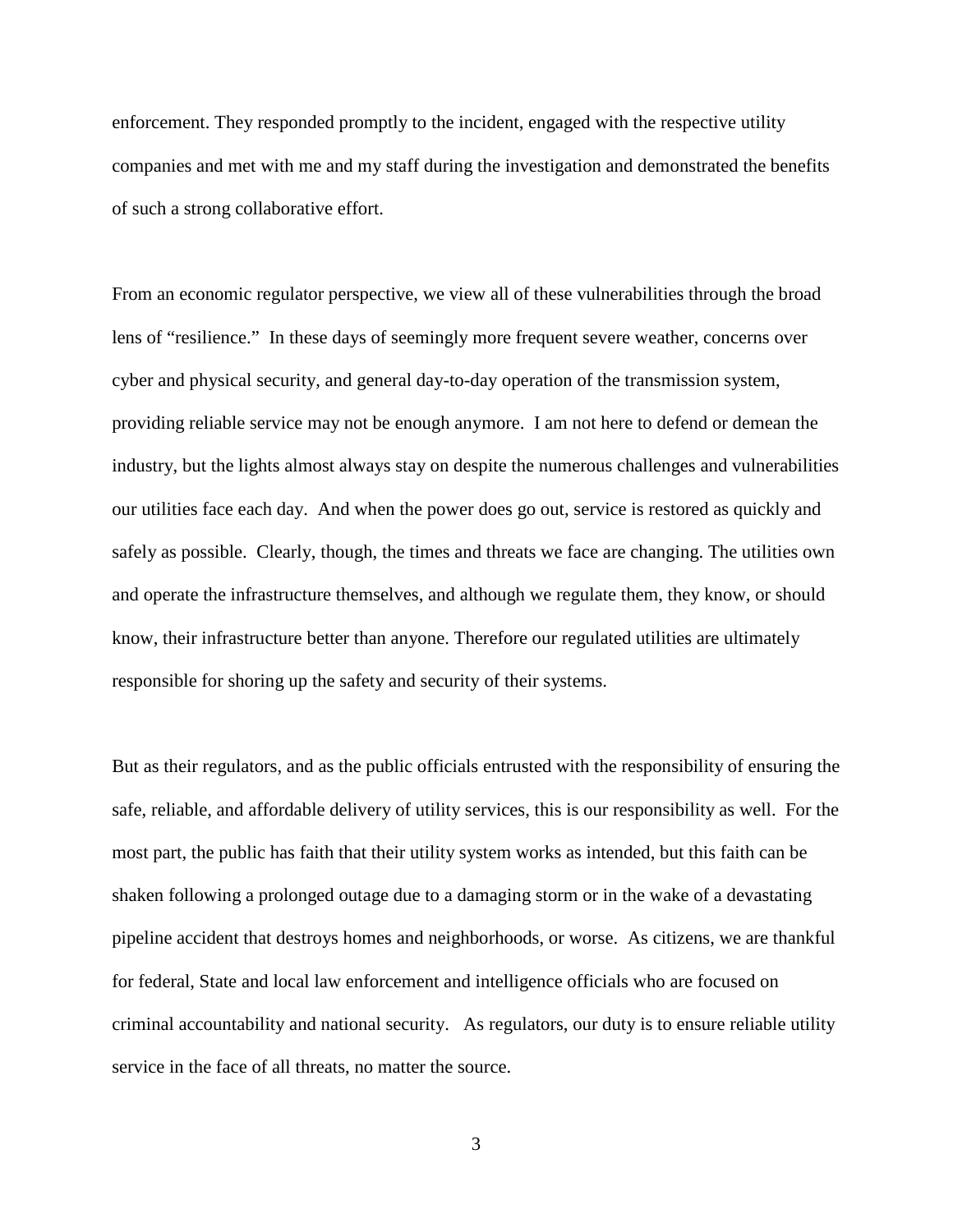The good news is that despite the grid's many potential threats and vulnerabilities, these systems are resilient and the entities that own and operate them are quite skilled at restoration when something does go wrong. As we contemplate the critical issue of securing our nation's electric system, a key component of a resilient system is the ability to restore service. Though at times customers will become disgruntled or angry when the lights are out for an extended period of time –the owners, operators and utilities (be they investor owned, cooperatives or municipals) do an excellent job overall of restoring service following a disruption. This industry spends billions of ratepayer dollars per year to train, educate and drill its employees and maintain physical infrastructure so that the lights come back on after an incident as quickly and safely as possible. It is here that the role of the States is paramount.

State regulators are responsible for setting the rates for the nation's investor-owned distribution systems and the regulations that govern them. In vertically integrated systems, this jurisdiction encompasses generation as well as intrastate transmission. In essence, the State commissions determine who pays, how much they pay, and for what they are paying. This responsibility is all the more important in times of economic downturn, where in some cases people must decide whether to pay an electric bill or buy medicine. State commissioners take this responsibility seriously as it is solely our responsibility and not within federal jurisdiction. My colleagues and I must weigh the cost of every proposed improvement to those systems under our jurisdiction against the risks and benefits of how these investments will impact consumers. There are always a wide range of options available and we must make sure we do all we can to maximize ratepayer benefits. In the end, we all would like to have the safest most reliable system possible,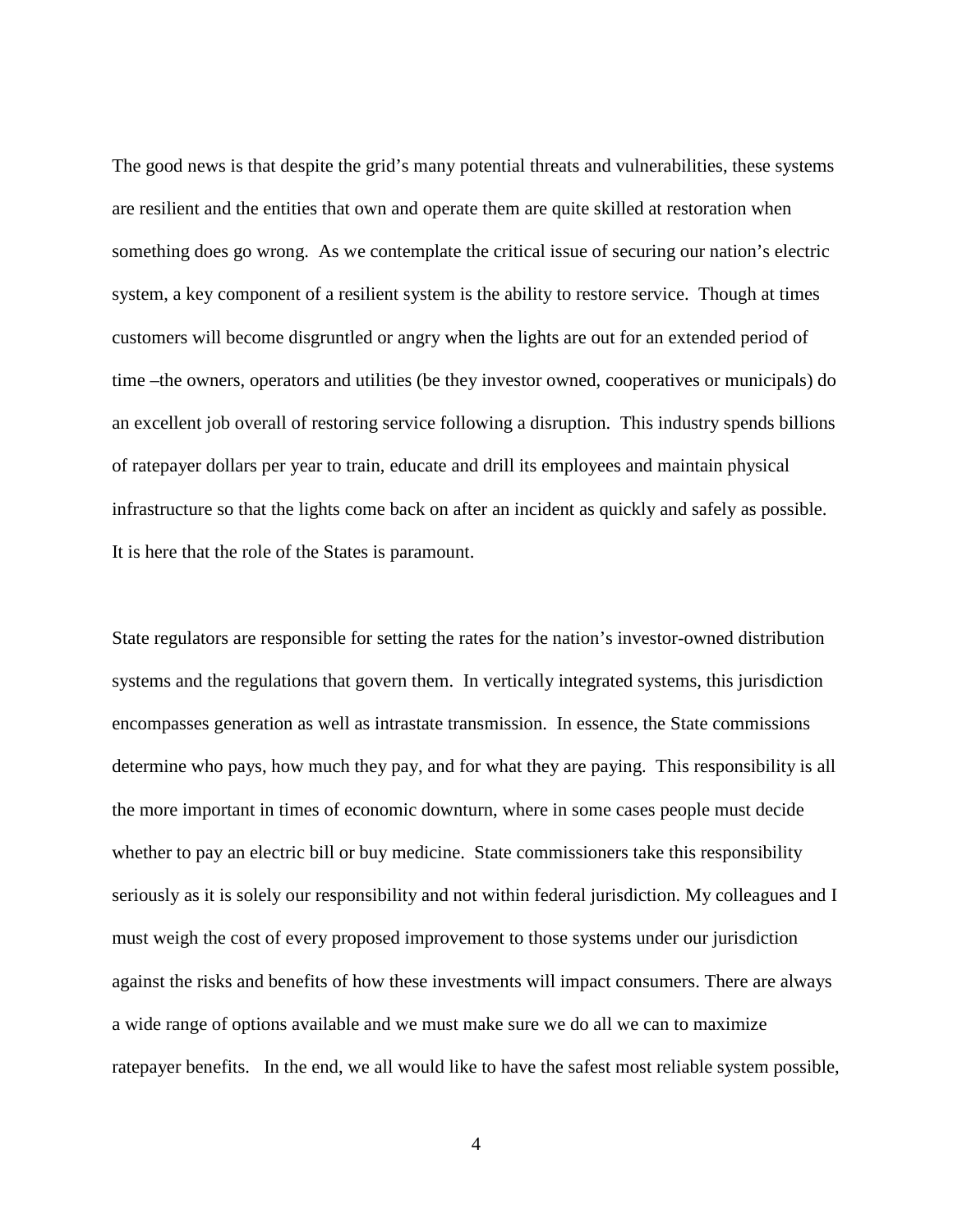and that is everyone's goal. However, we all must remember that at the end of the day, it is the consumer who will be paying for every decision that is made.

#### **NARUC Efforts**

At the NARUC level, we are taking a direct focus on infrastructure resilience. In fact, during my tenure as NARUC President, resilience and reliability issues are among my top priorities. Our staff is working around the clock on resilience and security issues. Through our Committee on Critical Infrastructure, we are doing a tremendous amount of outreach and education through workshops, seminars, trainings, and much more. On the cybersecurity front, NARUC has launched a multi-state tour, running training and educational seminars at our member offices throughout the country. This training is the foundation of the information sharing called for in Executive Order 13636, and relies on the partnerships that NARUC maintains locally and federally, with industry and our various government counterparts. In fact, by this summer, NARUC will have initiated cybersecurity technical assistance with 35 of our members. The only limitation in our ability to continue this training is resources. We are grateful for the support of the U.S. Department of Energy to allow us to come as far as we have. We are ready and look forward to continuing this important work.

We are now expanding our focus on the broader topic of resilience and incorporating the multitude of challenges our infrastructure faces, from cyber and physical security to natural and manmade disasters. We recognize the complexity of resilience and therefore have adopted an innovative approach, bridging scientific and policy expertise to tackle the challenges in front of us. This is evident in NARUC's participation with the National Research Council's Resilient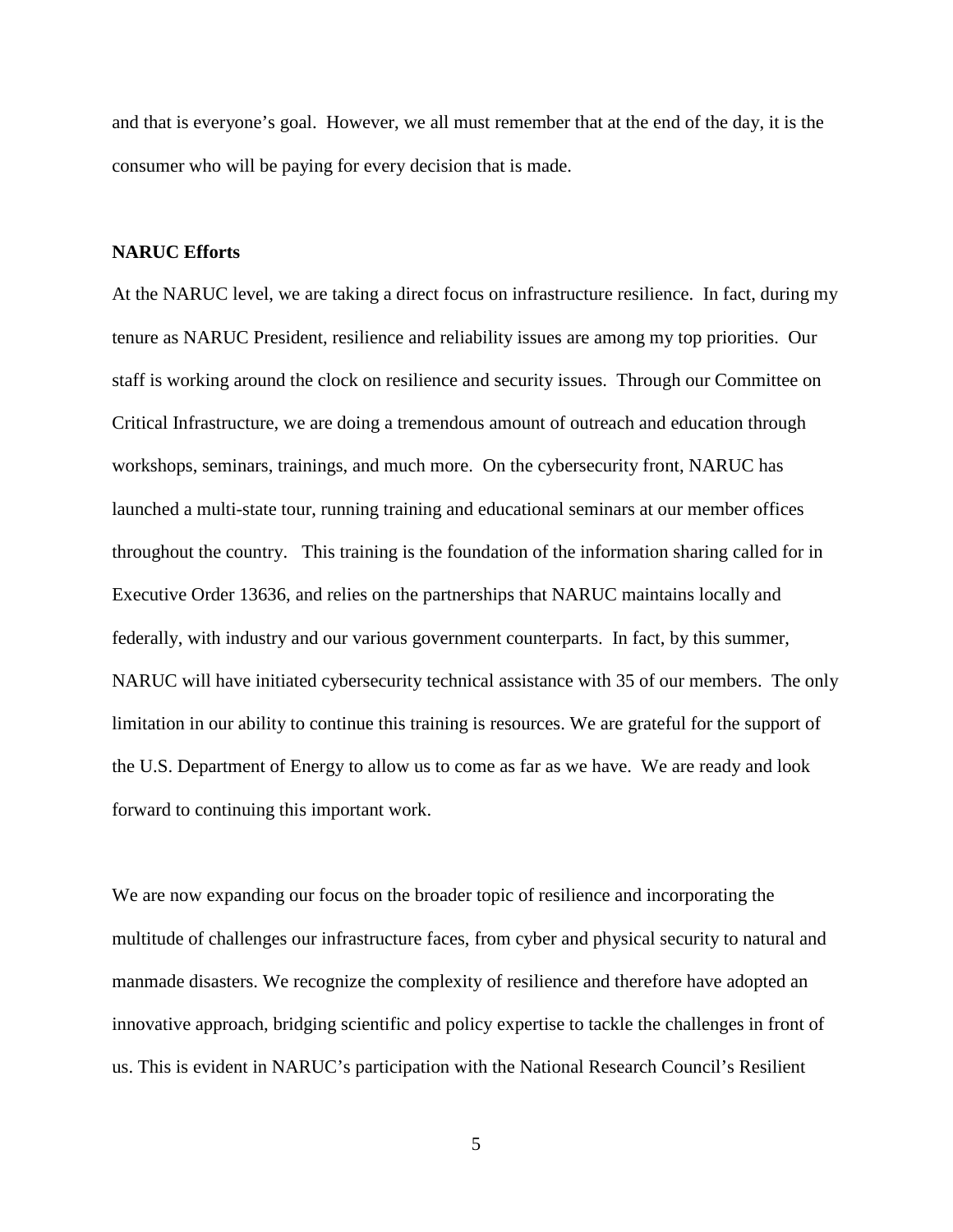America Roundtable, which will help decisionmakers use risk analysis to guide investments in resilience. NARUC is also working with the National Academy of Sciences to identify and share best practices for operations and technological and management practices for resilience. Our innovative approach also includes preparing for new federal emissions-reductions rules that will have different impacts throughout the country. When we shift from one dominant generation resource to another, we also trade for a new set benefits and challenges. For example, while many States have taken leadership efforts to reduce carbon emissions well in advance of any federal environmental regulation, some of my colleagues have concerns of localized reliability issues due to the retirement of coal-fired generation assets in their States. There is no silver bullet and, because of this, State regulators are well prepared to manage the shift in a way that manages risks and optimizes benefits. It is my humble but strongly held belief that this balance – this management of risk – could not be achieved by market forces alone. Regulators ensure this balance is struck in the face of an ever-evolving resource mix.

We are getting up to speed on all these developments—and quickly—because utilities are coming to us with requests to harden their system while making it cleaner and more efficient. NARUC has published two papers on resilience since November 2013 ("Resilience in Regulated Utilities"

[http://www.naruc.org/Grants/Documents/Resilience%20in%20Regulated%20Utilities%20ONLI](http://www.naruc.org/Grants/Documents/Resilience%20in%20Regulated%20Utilities%20ONLINE%2011_12.pdf) [NE%2011\\_12.pdf,](http://www.naruc.org/Grants/Documents/Resilience%20in%20Regulated%20Utilities%20ONLINE%2011_12.pdf) and "Resilience for Black Sky Days" [http://www.naruc.org/grants/Documents/Resilience\\_for\\_Black\\_Sky\\_Days\\_Stockton\\_Sonecon\\_F](http://www.naruc.org/grants/Documents/Resilience_for_Black_Sky_Days_Stockton_Sonecon_FINAL_ONLINE_Feb5.pdf) [INAL\\_ONLINE\\_Feb5.pdf\)](http://www.naruc.org/grants/Documents/Resilience_for_Black_Sky_Days_Stockton_Sonecon_FINAL_ONLINE_Feb5.pdf), sharpening our focus as we prepare to act on these investments. State commissions seek investments that deliver the best system improvements and ratepayer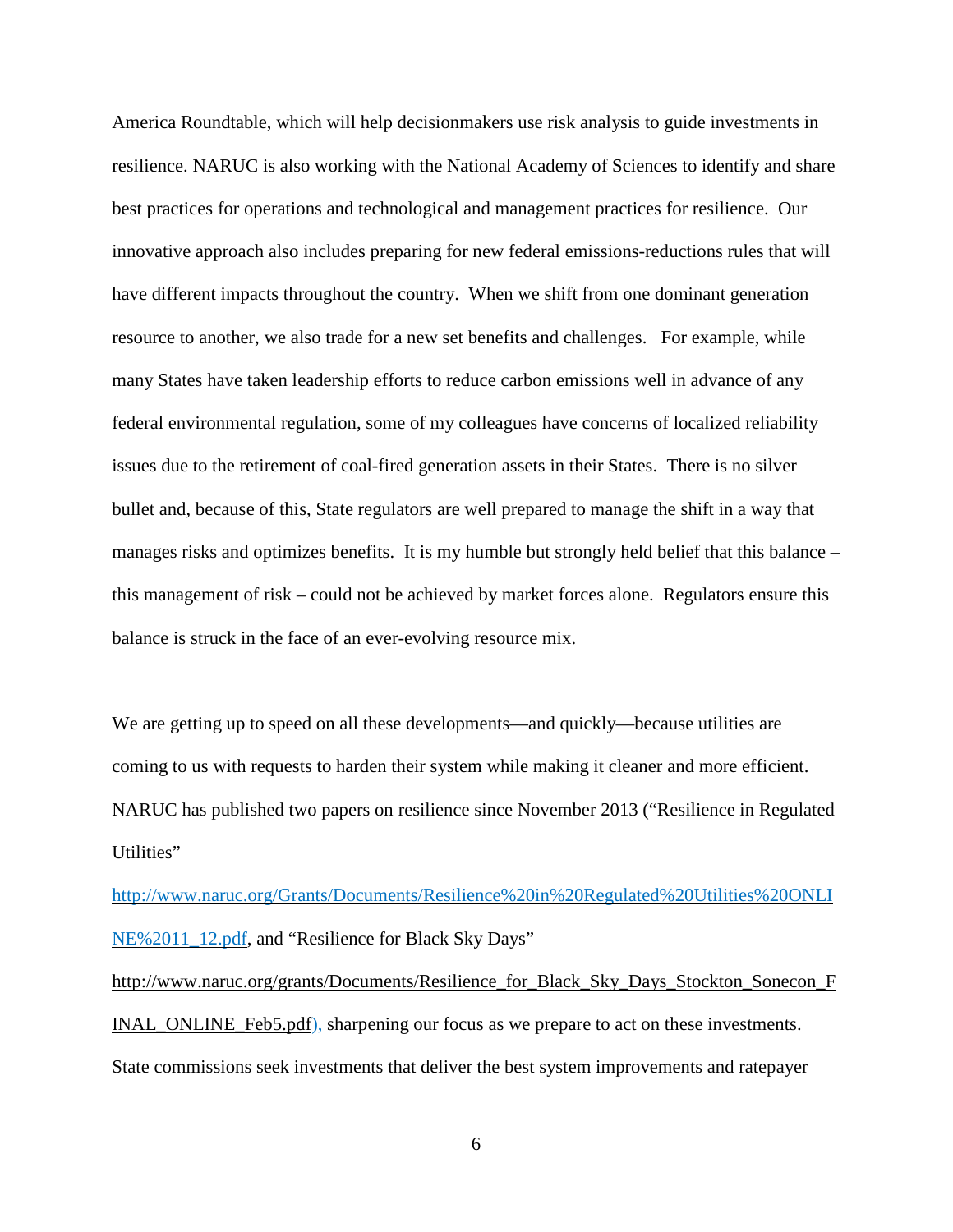value. To do so, a risk-based approach is preferred. As utilities seek cost-recovery for resilience investments, we need them to prioritize what aspects of their systems are the most vulnerable so we can put ratepayer money where it is most needed first. Whether these investments address physical or cyber security, they must prudently meet the prevailing expectations of reliability and affordability for the ratepayer.

The NARUC papers are conversation starters; we are engaging with our members and other key stakeholders, including utility organizations, the federal government, companies, and consumer advocates, to broaden and inform the dialogue. NARUC staff is planning on holding workshops for commissioners and commission staff around the country to address these issues. The kinds of questions we will be asking are: Do we need new tools to evaluate risks? What kinds of contingency plans may be necessary to prepare for a 1-in-a-100-year storm that may never come, or occur frequently for some States?

Importantly, this requires appropriate dialogue and discussion in an open and transparent way. As always, we rely upon the utilities which own and operate the systems to know where any vulnerabilities may be; they need to communicate with us so we can determine how best to move forward. To that end, we look to the North American Electric Reliability Corporation to develop standards for 100 kV lines and above. The NERC process has worked well thus far. We look forward to working with them to implement a risk-based approach to resilience across and between the transmission and distribution systems.